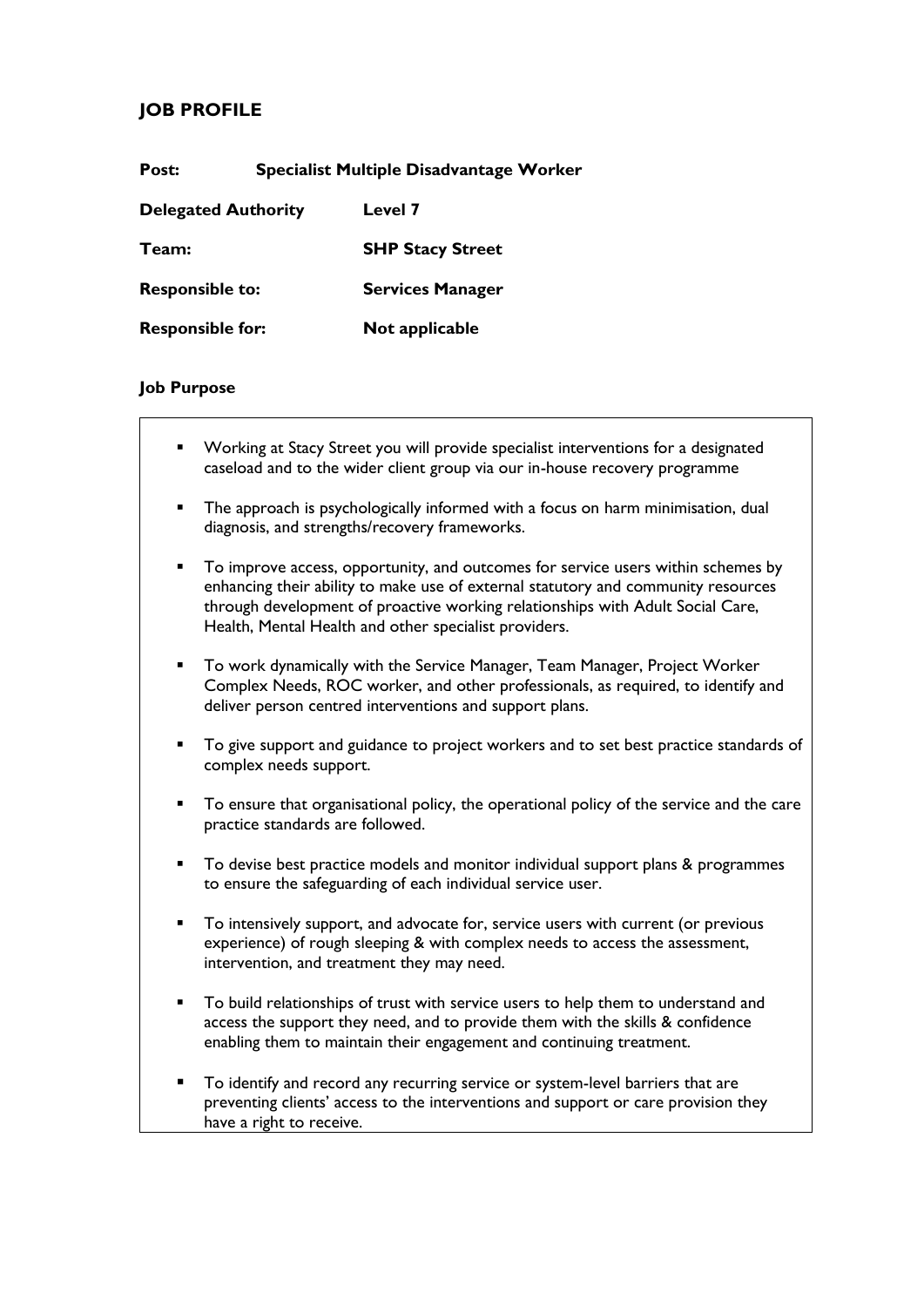# **Key Accountabilities**

#### **1.0 Referral, Assessment and Casework**

- 1.1 Manage the referrals within agreed timescales, both in-house referrals of existing service users and by supporting new scheme referrals via specialist input when deemed appropriate
- 1.2 Conduct skilled and sensitive assessments with clients who may be ambivalent about taking-up support, and who may have had difficult prior experiences with specialist services
- 1.3 Ensure assessment of client strengths as well as deficits, with a whole person focus. Use the assessment process to help the client understand in greater detail the interrelationship between their range of needs and accommodation options
- 1.4 Manage a caseload of complex service users, formulating and periodically reviewing a recovery plan that defines the basis for further interventions
- 1.5 Deliver ongoing casework interventions such as practical activities, keywork, advocacy, multiagency review and groupwork
- 1.6 Ensure casework applies recognised best practice models in client intervention, and ensure casework is recorded in line with SHP's Client Contact Recording Policy

# **2.0 In-House Recovery Programme Facilitation**

- 2.1 Participate in the delivery, evaluation and development of the in-house recovery programme
- 2.2 Enable service users to acquire greater insight into their problems, identify potential solutions, and strengthen their readiness to change
- 2.3 Enable service users to recognise the links between their complex needs and vulnerability to street activity, abuse/exploitation, substance misuse, repeat homelessness and interpersonal conflict
- 2.4 Raise awareness of the impact of unmet support needs in diminishing life opportunities, including access to move-on accommodation and independent housing
- 2.5 Identify care pathways and treatment options, and support service users' acquisition of the skills needed to engage with, and participate in, treatment settings
- 2.6 Provide evidence-based interventions in one-to-one, groupwork settings and skills workshop formats; co-delivering the programme with colleagues from both SHP and external partner agencies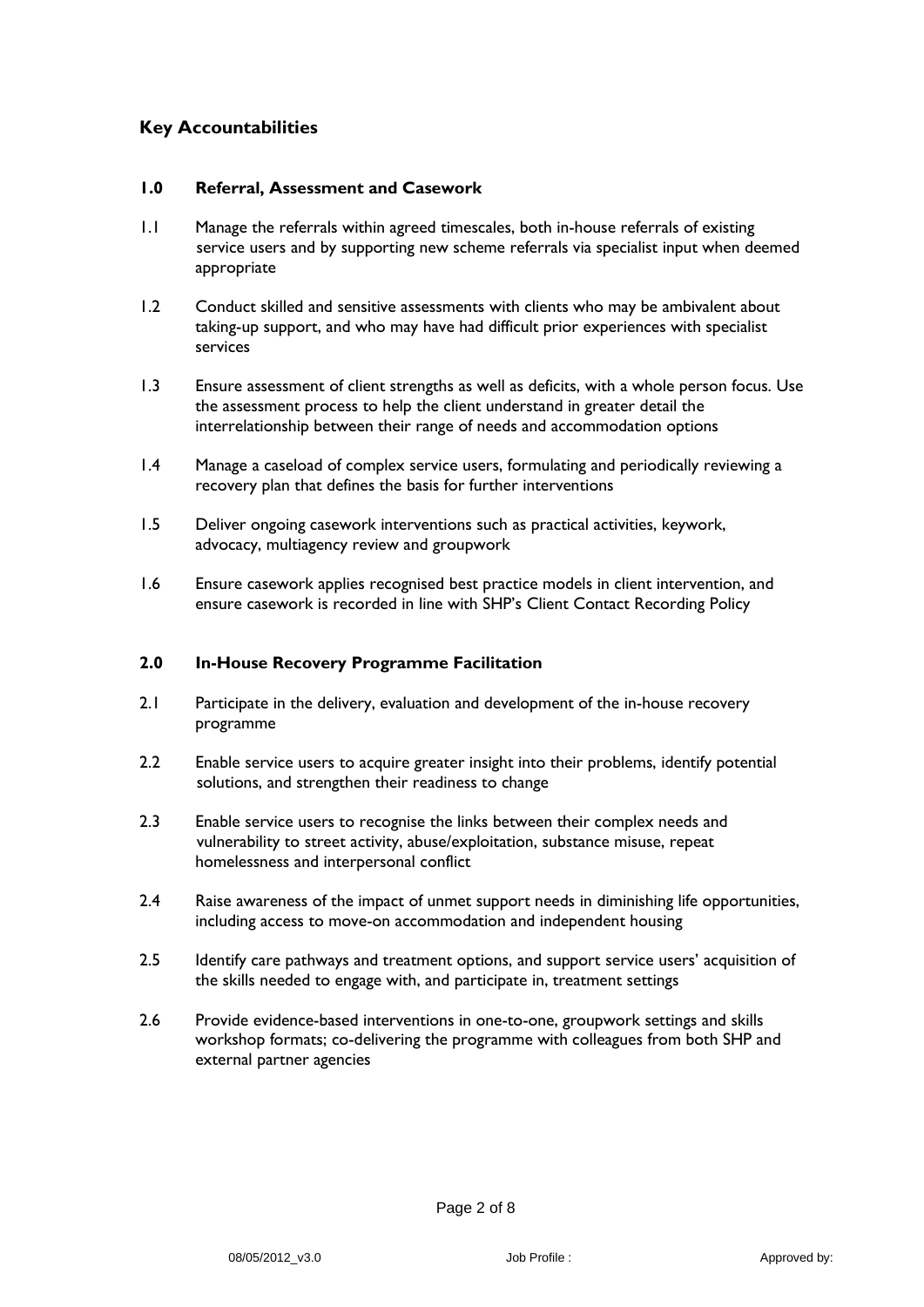# **3.0 Care Navigation & Stakeholder Relationship Building**

- 3.1 Maintain a comprehensive knowledge of the matrix of Islington services, understanding each service speciality, its thresholds and referral protocols
- 3.2 Coach service users, advocate on their behalf and make appropriate referrals to relevant specialist services
- 3.3 Build and maintain effective relationships with all stakeholders, as well as the client, including other services and specialties within SHP, external agencies, treatment and accommodation providers, service user groups, peer-led groups, mutual aid communities and concerned others.
- 3.4 Convene and/or attend regular multiagency treatment reviews to support the progression of multi-modality care plans
- 3.5 Attend and contribute to relevant meetings e.g. Team Meetings, Multi Agency / Professionals Meetings, TAM, MARAC, IOM, Homelessness Forum, etc.
- 3.6 Adopt a professional approach that enhances the reputation of the service both internally and externally
- 3.7 To lead on client focus meetings and ensure regular (quarterly) reviews of all service users takes place.
- 3.8 To lead on implementation of PIE at the service and ensure that the service provides an environment in keeping with the aims and objectives of the service for adults with complex needs and that all Service Users are given the maximum opportunity to demonstrate and develop independence, skills, opportunities and positive outcomes.
- 3.9 To lead and develop resources for Stacy Street throughout, identifying partnerships with other agencies with a view of maximising opportunities for services users.
- 3.10 To build strong working relationships with the local community and support the Multiple Disadvantage Recovery Co-Ordinator in facilitating community events at the hostel, alongside resident community groups.

# **4.0 Specialist Advice Giving**

- 4.1 Provide specialist support and advice to SHP practitioners at the service to enable effective progression of their casework in addressing complex needs
- 4.2 Respond to the enquiries of concerned others and signpost or refer them to appropriate services
- 4.3 Be able to write reports on the needs and progress of service users

# **5.0 Day-to-Day Shift Delivery**

- 5.1 Contribute to the effective day to day shift cover that supports the aims of the service and provides effective wraparound support.
- 5.2 Participate in the service's rota system as required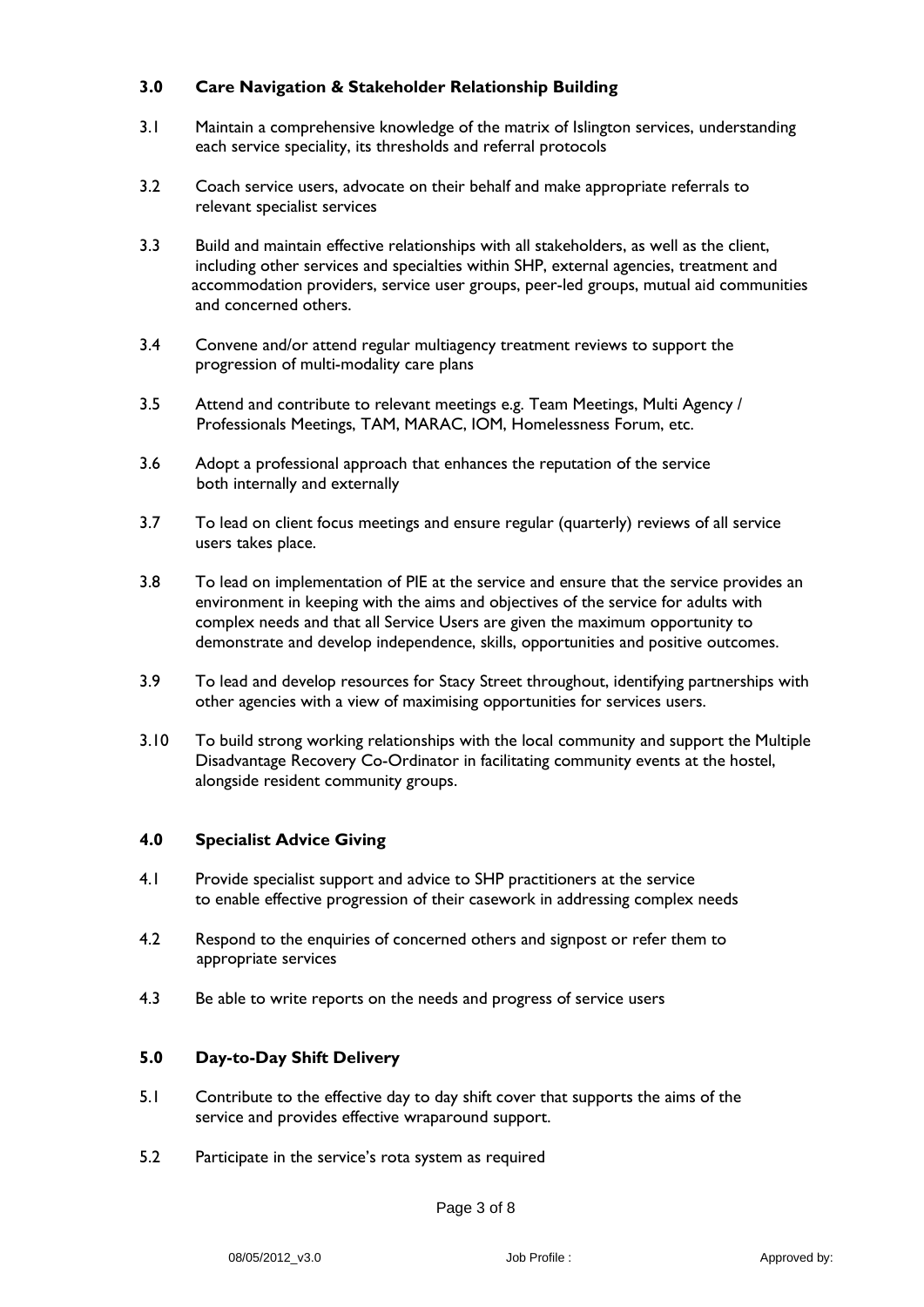# **6.0 Deployment of Specialist Skills**

- 6.1 Respond in a psychologically informed way to the challenges posed by complex needs in a residential setting
- 6.2 Deploy specialist skills such as motivational interviewing, harm minimisation, ITEP mapping, mindfulness, CBT-based decisional balance and behavioural modification interventions
- 6.3 To lead on all referrals, assessments and allocation for Stacy Street
- 6.4 To attend regular partnership meetings concerning service users as and when necessary. Ensure regular (quarterly) reviews of all service users takes place
- 6.5 Ensure up-to-date confidential records for service users are maintained.
- 6.6 Discuss the referral allocation of Service Users with Team and Service Manager, and maintain awareness and understanding of national and local trends in service developments and legislation appropriate to Service Users.

# **7.0 Information Management**

- 7.1 In line with SHP's Client Contact Recording Policy and procedure, record all client contacts appropriately and accurately
- 7.2 Contribute to service delivery and evaluation by ensuring relevant files and recording systems are up to date, and that key performance information is correctly recorded

# **8.0 Safeguarding**

- 8.1 Ensure all SHP, Islington and national safeguarding procedures are adhered to
- 8.2 Using specialist knowledge of substance misuse, contribute to risk assessment/ management and the raising of alerts in respect of children and vulnerable adults
- 8.3 Ensure the dissemination to colleagues/managers of information acquired in performing the specialist role that contributes to the overall safety and responsiveness of the schemes

#### **9.0 Service User Involvement and Peer-Led Activities**

- 9.1 Involve service users as stakeholders by contributing to the proactive acquisition of service user feedback, involvement and co-authorship of the schemes' operational model
- 9.2 Participate in existing SHP and Islington service user involvement initiatives
- 9.3 Support client peers to make recovery visible in the schemes and, where appropriate, to co-deliver activities
- 9.4 Maintain an up-to-date knowledge of mutual aid and peer-led recovery groups, and advise service users on how to access peer support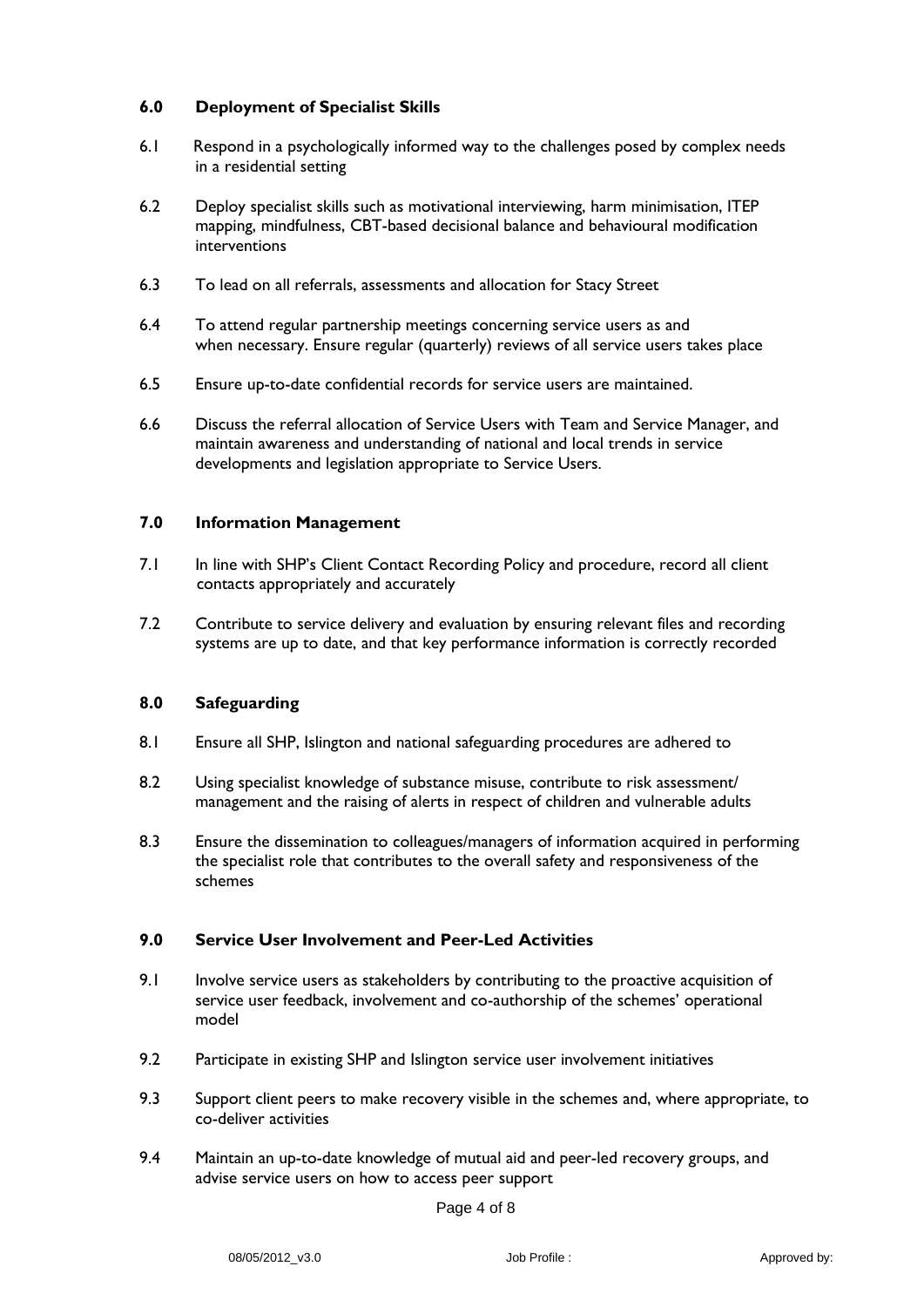#### **10.0 Health and Safety**

- 10.1 Work in accordance with SHP's health and safety policies and procedures in order to ensure the safety of residents, self, colleagues, contractors and other visitors at all times
- 10.2 Take responsibility for your own safe working and ensure local procedures around lone working and fire are followed at all times

#### **11.0 Teamwork and Personal Development**

- 11.1 Participate fully within service rota
- 11.2 Complement and support the work of other scheme staff through full participation in handovers, team meetings, supervision, performance reviews and training. Be fully prepared to discuss ideas and offer solutions
- 11.3 Support the work of other scheme staff through the provision of specialist advice, coordinated care planning of shared key clients, and regular case review meetings
- 11.4 Take personal responsibility for own ongoing development and learning
- 11.5 A commitment to identify training and development needs for all staff.
- 11.6 To support the Team Manager and Service Manager in all aspects of staff development and that training is being regularly reviewed.
- 11.7 To support the Team Manager and Service Manager in all aspects of staff development and that training is being regularly reviewed.
- 11.8 To support the Team Manager and Service Manager to implement training and research resources, to ensure that each member of staff's skills, aptitudes, training and experiences are fully utilised for service and client needs.

#### **12.0 Miscellaneous**

- 12.1 Work flexibly as duties require
- 12.2 Undertake additional tasks and responsibilities as reasonably directed by a manager
- 12.3 Keep abreast of developments within the field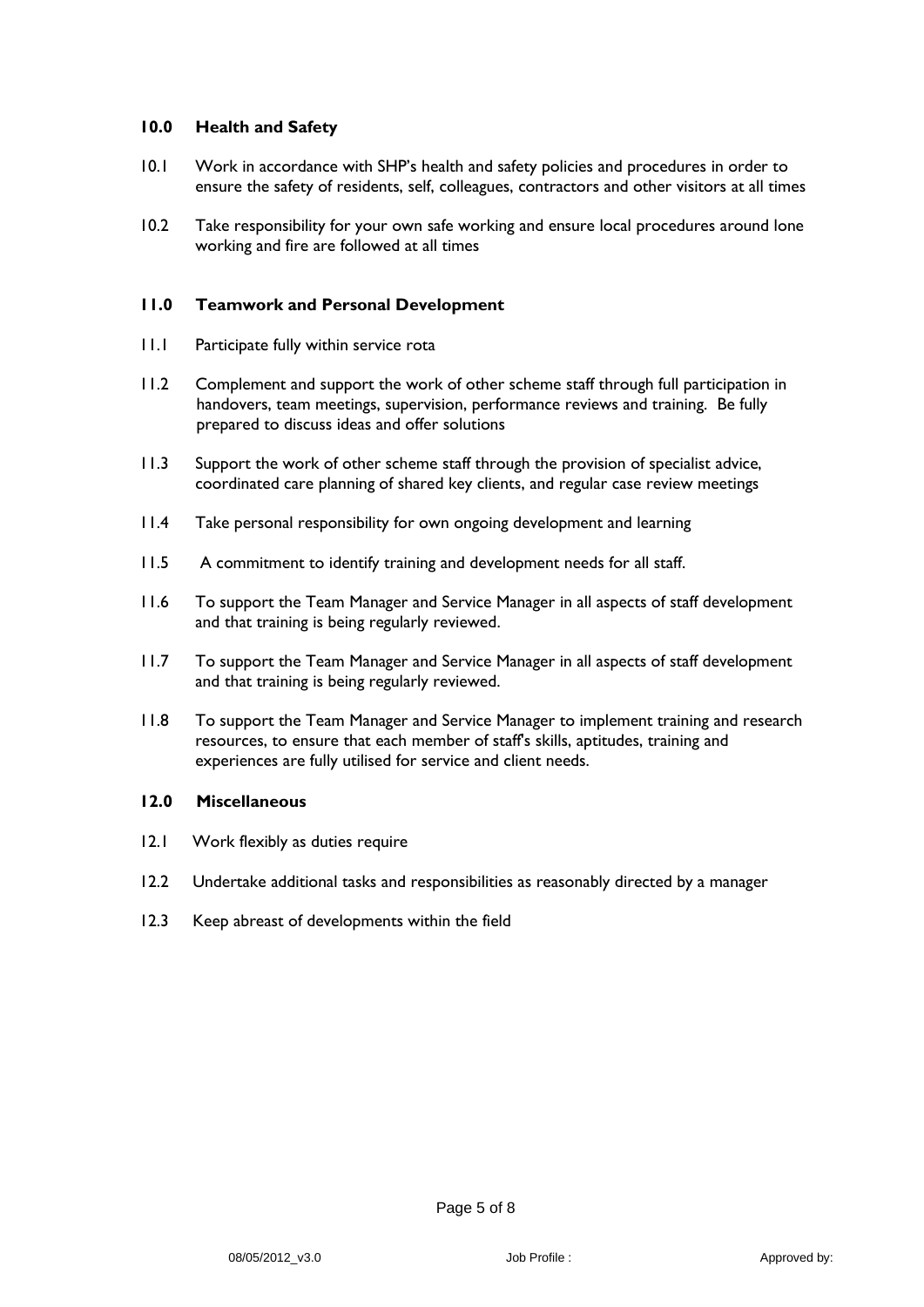# **Technical and Professional Know-How required for Effective Performance**

#### **When completing your supporting statement, you will be required to address (using examples) some of the points within the box below.**

#### **Experience**

- Demonstrable experience of working clients with complex needs such as Mental Health, Substance use or Physical Health needs.
- Experience of working with homeless service users, and a good understanding of the working methods of residential schemes
- Experience of establishing and maintaining good working relationships with other professionals, including those who may have different outcome priorities.
- Experience of reflecting critically upon own practice in order to improve the experience for service users.

#### **Knowledge and Abilities**

- The ability to create, develop and implement projects or plans
- A strong understanding of the issues that could disrupt progress in journeys towards independence, such as mental health, substance misuse, self-harm, domestic violence, anger management, learning impairment and/or frailty due to illness
- A strong understanding of the health and social care sector and how to navigate between and across specialties
- Demonstrable skills in person centred engagement and groupwork facilitation
- Strong time management skills, ability to work on own initiative, manage competing priorities and maintain high standards
- Strong team-working and interpersonal skills, maintaining a collaborative approach to delivering service/work objectives
- A strong understanding of anti-discriminatory practice
- Strong IT skills including the use of Microsoft Office programmes and database recording systems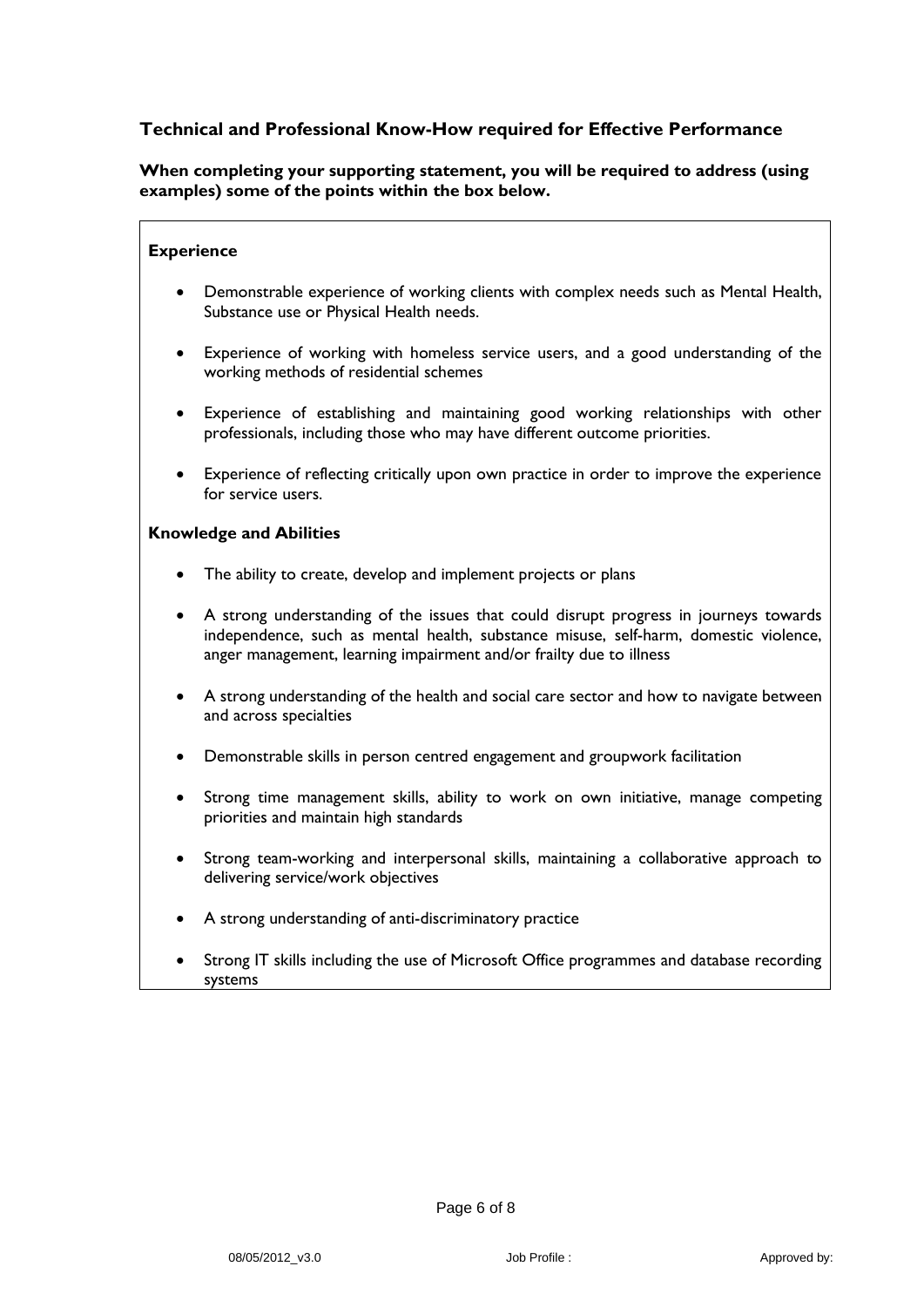# **Competencies Required For Effective Performance:**

| Competency                     | <b>Example</b>                                                             | <b>Level</b> |
|--------------------------------|----------------------------------------------------------------------------|--------------|
| <b>Analytical Thinking</b>     | Sifts and analyses information                                             |              |
|                                | Processes information quickly and draws accurate                           | 2            |
| (The ability to give proper    | conclusions.                                                               |              |
| consideration to problems      | <b>Breaks down problems into their parts, identifies</b>                   |              |
| and to come up with good       | cause and effect.                                                          |              |
| solutions.)                    | " Makes accurate deductions.                                               |              |
|                                | " Evaluates whether arguments or cases are complete                        |              |
|                                | or sound.                                                                  |              |
|                                | • Challenges incorrect information or discrepancies.                       |              |
|                                | Reflects on what they've done and learns from it.                          |              |
| <b>Commitment and Drive</b>    | Is proactive and solution focused                                          | $\mathbf{2}$ |
|                                | " Is enthusiastic and positive in what they do.                            |              |
| (The ability to take the       | Do things before they need to be told.<br>" Find solutions for themselves. |              |
| initiative and achieve targets |                                                                            |              |
| and results)                   | Knows when to make decisions and when to seek                              |              |
|                                | support from others<br>" Is flexible and adapts response according to the  |              |
|                                | situation while working within. SHP policies and                           |              |
|                                | procedures.                                                                |              |
|                                |                                                                            |              |
| <b>Efficiency and</b>          | Consistently delivers work on time and to                                  | $\mathbf{2}$ |
| <b>Effectiveness</b>           | standards                                                                  |              |
|                                | Produces work quickly                                                      |              |
| (The ability to plan and       | Meets quality standards.                                                   |              |
| organise work so that          | Plans work and projects, sets clear milestones.                            |              |
| deadlines, targets and         | Monitors progress and takes action where<br>٠                              |              |
| standards are met)             | performance deviates from plan.                                            |              |
|                                | Juggles several tasks and projects at any one time                         |              |
|                                | without letting any drop                                                   |              |
| <b>Teamworking</b>             | Supports and considers others                                              | ı            |
|                                | Does their fair share.                                                     |              |
| (The ability to work           | Is flexible and is prepared to help with things                            |              |
| cooperatively and              | which are outside their own role                                           |              |
| supportively with their own    | Sees when others are struggling and offers help.                           |              |
| team and other teams           | Owns their decisions and does not pass the buck.                           |              |
| across SHP)                    | Actively contributes to team meetings.                                     |              |
|                                | Shares knowledge and ideas with colleagues.<br>$\blacksquare$              |              |
|                                | Actively supports other teams across SHP.<br>п                             |              |
|                                | Promotes SHP as an organisation inside and<br>п                            |              |
|                                | outside the organisation.                                                  |              |
| <b>Effective communication</b> | Influences people inside and outside the                                   | 3            |
|                                | organisation                                                               |              |
| (The ability to communicate    | Speaks with enthusiasm and conviction.                                     |              |
| with others in a cooperative   | Networks effectively inside and outside of SHP.                            |              |
| and sensitive way.)            | Adapts their style and approach to the needs of<br>$\blacksquare$          |              |
|                                | the audience.                                                              |              |
|                                | Presents information so that others understand                             |              |
|                                | and are engaged.                                                           |              |
|                                | Sells the benefits of their proposals to others.                           |              |
|                                | Finds win- win results for both parties in a<br>negotiation.               |              |